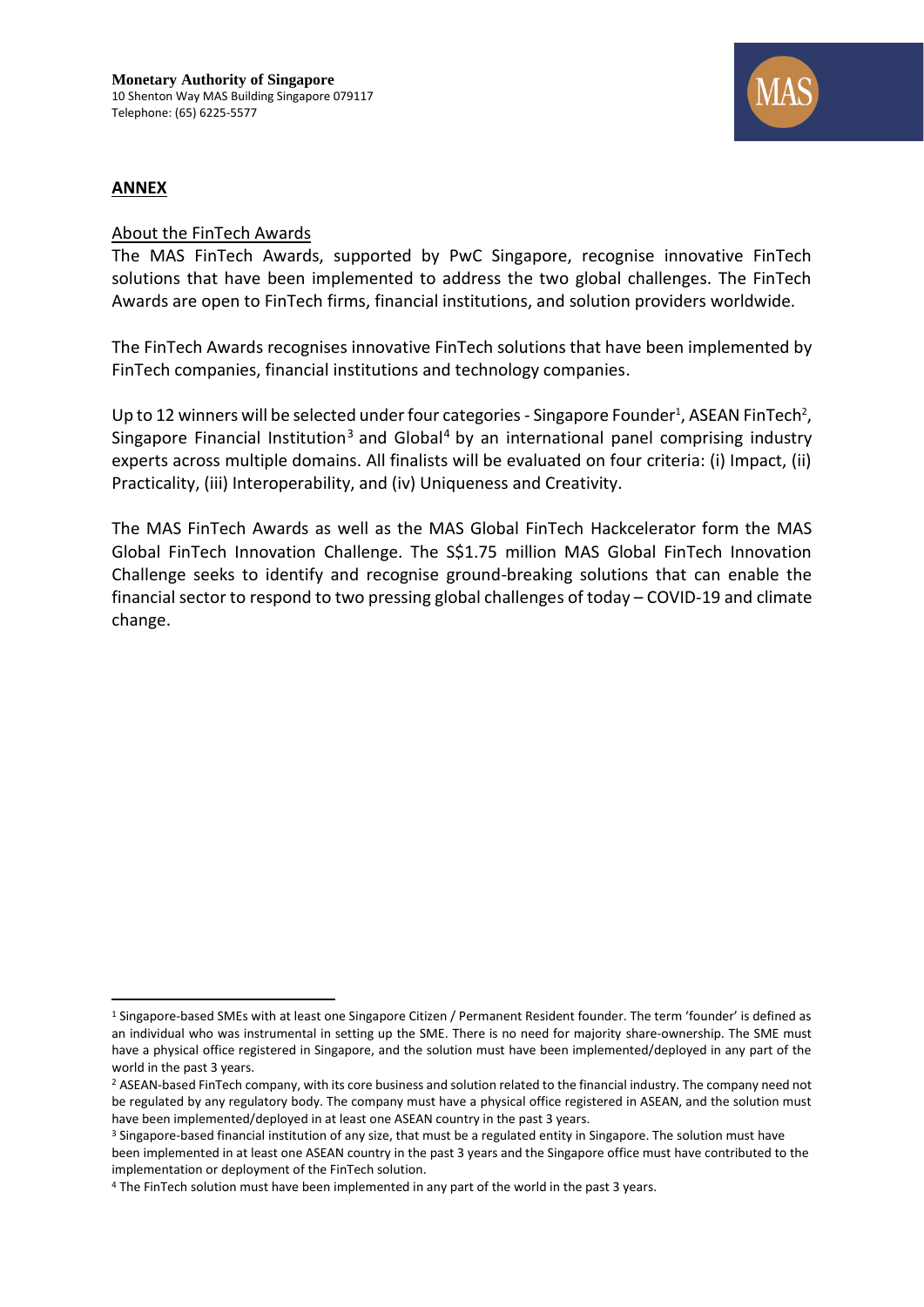| <b>Company</b><br><b>Name</b>                  | <b>Solution Name</b>                                                                                                                                                                                                                                                                                                                                                                                                                                        | <b>Description of Company and Solution</b>                                                                                                                                                                                                                                                                                                                 |
|------------------------------------------------|-------------------------------------------------------------------------------------------------------------------------------------------------------------------------------------------------------------------------------------------------------------------------------------------------------------------------------------------------------------------------------------------------------------------------------------------------------------|------------------------------------------------------------------------------------------------------------------------------------------------------------------------------------------------------------------------------------------------------------------------------------------------------------------------------------------------------------|
| <b>AIZEN Global</b><br>Co., Inc.               | AIZEN implemented a dynamic Deep Learning Fraud<br><b>ABACUS / Credit</b><br>Detection System for a credit card company with on-<br>Card Payment<br>demand model switching and retraining, to better<br><b>Fraud Detection</b><br>reflect new and fast-changing fraud channels,<br>System with<br>patterns, and techniques in a more scalable and<br>Deep Learning<br>sustainable way, amid the outbreak of COVID-19.                                       |                                                                                                                                                                                                                                                                                                                                                            |
| Aspire FT Pte<br>Ltd                           | The Aspire Business Account provides SMEs with<br>easy, fast, and transparent access to financial<br>Aspire: 1st<br>services. Opening an account is free and done fully<br>Neobank for<br>digitally. The account comes with a virtual Visa Card,<br><b>Business in</b><br>cash flow analytics and expense management tools,<br>Southeast Asia<br>and access to a credit line to support small business<br>owners with a full cash flow management solution. |                                                                                                                                                                                                                                                                                                                                                            |
| AwanTunai,<br>Windy Hill Pte<br>Ltd            | AwanTunai<br>digitising supply<br>chain<br>transaction data                                                                                                                                                                                                                                                                                                                                                                                                 | AwanTunai is a closed loop payment system with<br>distribution financing for the offline Fast-Moving<br>Consumer Goods (FMCG) and staple food supply<br>chain in Indonesia. Partnering with wholesalers,<br>AwanTunai serves unbanked micro SMEs in Indonesia<br>with inventory ordering, digital payments, and low-<br>cost inventory purchase financing. |
| Banco Bilbao<br>Vizcaya<br>Argentaria,<br>S.A. | BBVA's "D-Loans" are a new financing solution<br>wherein borrowers are given financial incentive via a<br><b>BBVA Digital-</b><br>linked Financing<br>"digital interest margin grid" to improve their own<br>(D-Loan) to<br>digitalisation performance and that of members of<br>their ecosystem, from small farmers to large buyers.<br>Olam<br>In April 2019, Olam secured through BBVA Singapore<br>International<br>the world's first D-Loan.           |                                                                                                                                                                                                                                                                                                                                                            |
| <b>CACHE Private</b><br>Limited                | <b>CACHE Gold</b><br>Token                                                                                                                                                                                                                                                                                                                                                                                                                                  | CACHE tokenises gold into CACHE Gold Tokens (CGT)<br>and facilitates the redemption of tokens for gold.<br>Each CGT is backed by 1 gram of investment-grade<br>gold stored in global vaults. The ecosystem reduces<br>the need for dealers to ship gold internationally as<br>they can easily redeem gold available in countries<br>where they need gold.  |

# **40 Finalists of FinTech Awards**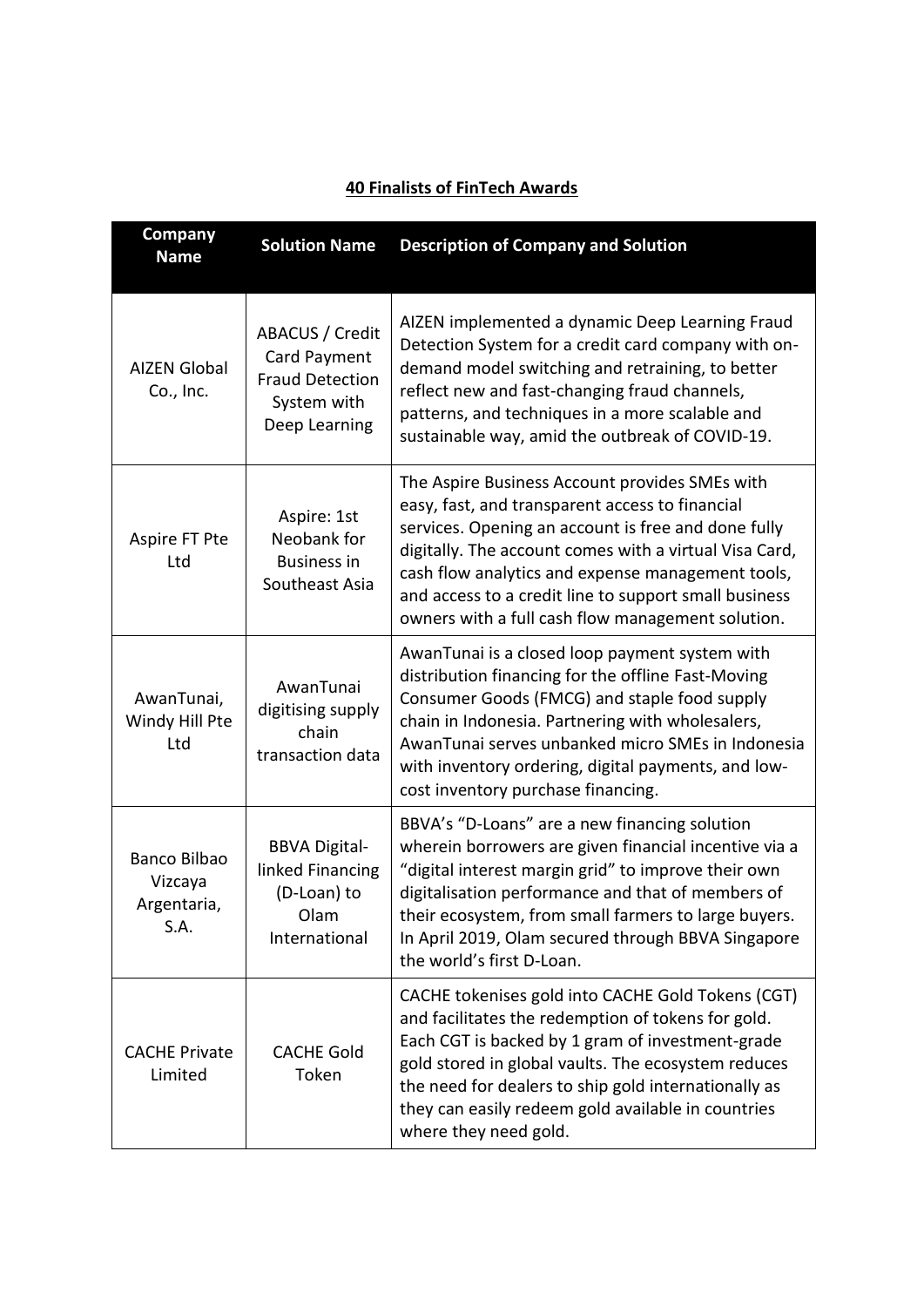| Cammillion-<br>Democratising<br>Cammillion<br>and<br>Capital Pte Ltd<br>Personalising<br>Sustainable<br>Investments |                                         | Cammillion is an investment management Software<br>as a Service (SaaS) provider. Cammillion empowers<br>investors to personalise sustainable and responsible<br>investment and thematic strategies via a social media<br>chatbot and on their platform. Their automated<br>order routing, portfolio monitoring and rebalancing<br>makes investing seamless.                     |
|---------------------------------------------------------------------------------------------------------------------|-----------------------------------------|---------------------------------------------------------------------------------------------------------------------------------------------------------------------------------------------------------------------------------------------------------------------------------------------------------------------------------------------------------------------------------|
| Celusion<br>Technologies<br><b>Private Limited</b>                                                                  | <b>Unified Account</b><br>Opening (UAO) | UAO is a platform to digitally onboard customers with<br>one smart form and instantly activate their accounts<br>for banking, stock trading, loans, or insurance. Some<br>central features like automation in due-diligence,<br>hassle-free customer experience, and stakeholder<br>collaboration, empower financial enterprises to<br>onboard and transact within a day.       |
| <b>CIMB Bank</b><br>Berhad,<br>Singapore<br><b>Branch</b>                                                           | <b>CIMB EVA</b><br>Chatbot              | CIMB EVA Chatbot is designed to help business<br>owners with their queries on COVID-19 financial<br>schemes offered by CIMB Bank. CIMB is the first bank<br>in Singapore to have developed a chatbot specifically<br>for business owners seeking financial relief. EVA also<br>comes with a repayment calculator.                                                               |
| Order Manager<br>Covalent<br>and Allocation<br>Capital Pte Ltd<br>System (OMAS)                                     |                                         | Covalent Capital's OMAS is a full life cycle new bond<br>issuance management tool that integrates both<br>information and execution processes, accessible to all<br>debt market professionals via cloud-based delivery,<br>and seeks to be a one-stop shop for the lifecycle of<br>any new bond deal.                                                                           |
| Credit<br><b>DBS Bank</b><br>Architecture<br>Programme-<br>Credit eMemo                                             |                                         | DBS' Credit eMemo digitised the manual credit<br>process of the Institutional Banking Group's Credit<br>Origination Journey and automated credit approval<br>workflow, simultaneously eliminating numerous<br>physical touchpoints - a key improvement amidst the<br>COVID-19 pandemic, as it enabled users to continue<br>with their tasks while practicing social distancing. |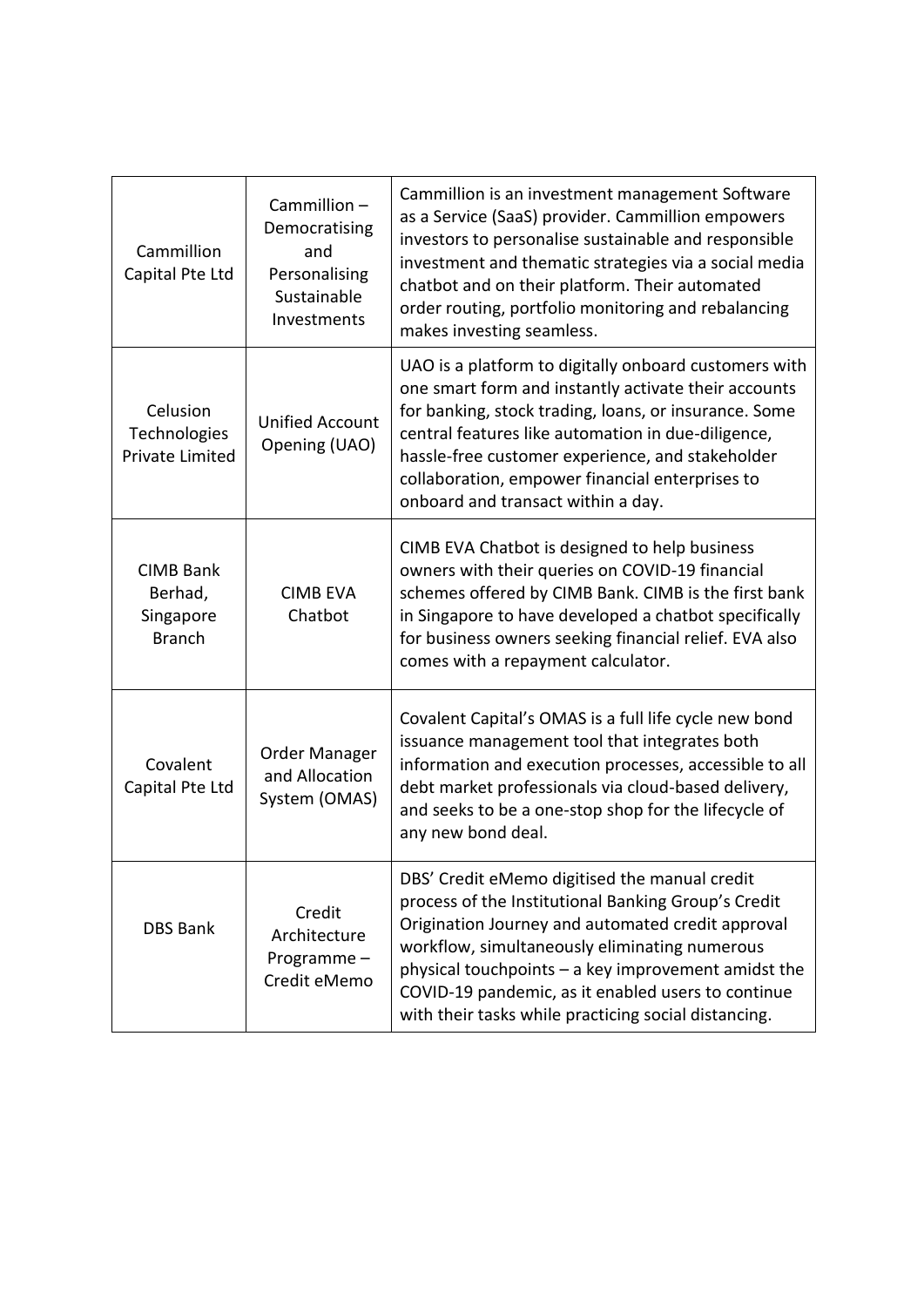| Deutsche Bank                                                                                           | Symphony<br>WeChat and<br>WhatsApp<br><b>CONNECT</b> | Deutsche Bank's adoption of Symphony WeChat and<br>WhatsApp CONNECT, as game-changing client-<br>connectivity solutions, enabled a seamless digital<br>client experience for circa 3 billion users who are now<br>able to securely and compliantly communicate with<br>Deutsche Bank through their preferred social<br>messaging platforms.                                                               |
|---------------------------------------------------------------------------------------------------------|------------------------------------------------------|-----------------------------------------------------------------------------------------------------------------------------------------------------------------------------------------------------------------------------------------------------------------------------------------------------------------------------------------------------------------------------------------------------------|
| Diligence Vault<br>Corp                                                                                 | DiligenceVault                                       | DiligenceVault offers a cloud-based digital due<br>diligence ecosystem that connects asset managers<br>and investors through a secure platform to digitise<br>and manage the due diligence process. The key value<br>proposition of DV is digitalising the due diligence<br>process: making diligence data readily available,<br>improving efficiency, collaboration, transparency and<br>data security.  |
| <b>ET2C Company</b><br>Nigeria                                                                          | eTrash2Cash<br><b>Green Wallet</b>                   | eTrash2Cash helps low-income people EARN and<br>SAVE cash incentives from their "trash", which is<br>hitherto disposed of improperly in society. The low-<br>income demographics are able to make savings with<br>"trash" but withdraw "cash", accessible anywhere,<br>anytime like a mobile bank, ensuring financial<br>protection and inclusion for the low-income groups.                              |
| ZScore: Al-<br><b>Finbots AI</b><br>driven Credit<br><b>Solutions Pte</b><br>Scorecard<br>Ltd<br>System |                                                      | ZScore is a full-scale AI-driven Credit Scorecard<br>System for lending institutions that spans the entire<br>credit lifecycle - Application, Behaviour and<br>Collections. Equipped with an intuitive user interface,<br>ZScore features advanced machine learning<br>algorithms that utilise historical data to automatically<br>build, validate, and deploy real-time, high-performing<br>risk models. |
| finChat<br><b>Technology Pte</b><br><b>Wealth Chat</b><br>Ltd                                           |                                                      | finChat captures all interactions on various platforms<br>(text, voice, video, docs, images, etc) for data-<br>retention compliance and deriving actionable<br>insights, as clients increasingly prefer engaging<br>bankers/advisors via popular social messaging<br>platforms in lieu of telephony, emails, SMS and<br>physical mail.                                                                    |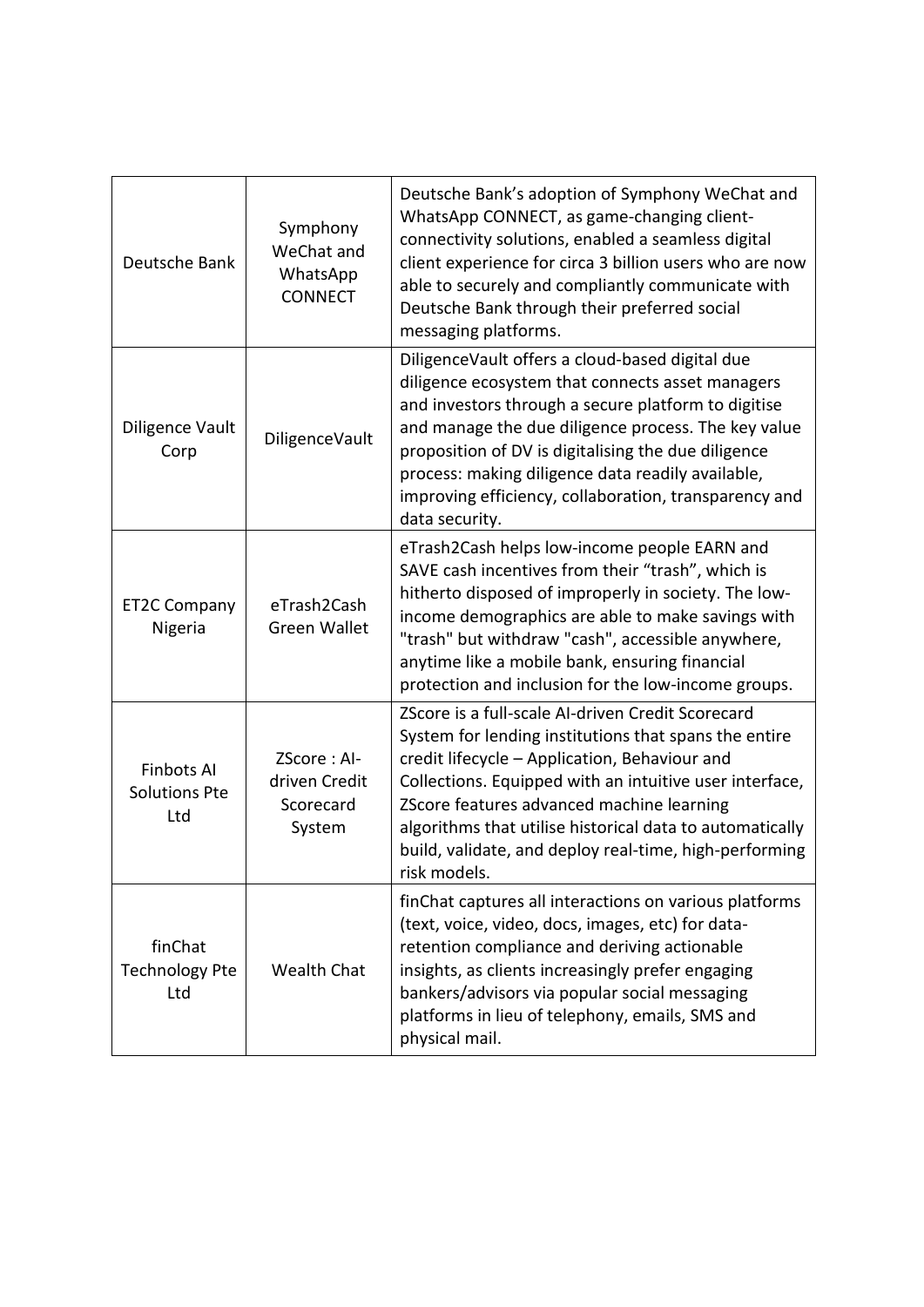| FlexM Pte Ltd.                                                                                                                               | Agrani Remit<br>App powered by<br>FlexM's Fintech-<br>as-a-Service<br>solution | FlexM enabled Agrani Exchange, a 100% subsidiary of<br>Agrani Bank, to seamlessly digitalise their remittance<br>business from a complete brick-and-mortar model to<br>a digital remittance business. Their own brand digital<br>mobile app now provides digital on-boarding,<br>biometric login, digital top-up options, digital<br>remittance, multilingual chat support and more.                     |
|----------------------------------------------------------------------------------------------------------------------------------------------|--------------------------------------------------------------------------------|----------------------------------------------------------------------------------------------------------------------------------------------------------------------------------------------------------------------------------------------------------------------------------------------------------------------------------------------------------------------------------------------------------|
| Hashstacs Pte<br>Ltd                                                                                                                         | <b>Trident Platform</b><br>- End to End<br>Bond Lifecycle in<br>a Box          | The Trident platform is a bond lifecycle management<br>platform for financial institutions. It has been utilised<br>by a variety of capital market participants<br>(investment banks, brokers, custodians, exchanges)<br>to simplify complex global markets processes of<br>conventional and green bonds, bringing great<br>efficiencies and new market opportunities.                                   |
| Helicap Pte Ltd                                                                                                                              | <b>Helicap Credit</b><br>Analytics<br>Platform                                 | Helicap's Credit Analytics Platform provides<br>transparent credit and impact insights into<br>alternative lenders' loan portfolios at a granular level,<br>by processing large volumes of raw and unstructured<br>loan data within seconds. This enables effective<br>investment due diligence, monitoring and risk<br>management in the alternative lending space.                                     |
| Hitpay<br>PayNow QR e-<br>Payment<br>commerce<br><b>Solutions Pte</b><br>checkouts for<br>online SMEs<br>Ltd                                 |                                                                                | HitPay is an omni-channel digital payments platform<br>for small business owners in Singapore. HitPay's<br>PayNow QR e-commerce checkouts have increased<br>accessibility and affordability for PayNow acceptance<br>on e-commerce platforms, allowing online SMEs to<br>save on payment processing fees and significantly<br>improve cashflow management for SMEs with fast<br>payouts.                 |
| Industrial and<br>Agricultural<br>Crossborder<br>Commercial<br><b>Bank of China</b><br><b>Trade Assistance</b><br>Limited (ICBC)<br>Platform |                                                                                | The "Agricultural Cross-border Trade Assistance<br>Platform" is a product based on ICBC's e-commerce<br>platform and oriented towards Chinese farmers and<br>the procurers from Singapore. It displays agricultural<br>products online, provides training, big data analysis,<br>and financial services. It also acts as an integrated<br>ecosystem for cross-border export of agricultural<br>products. |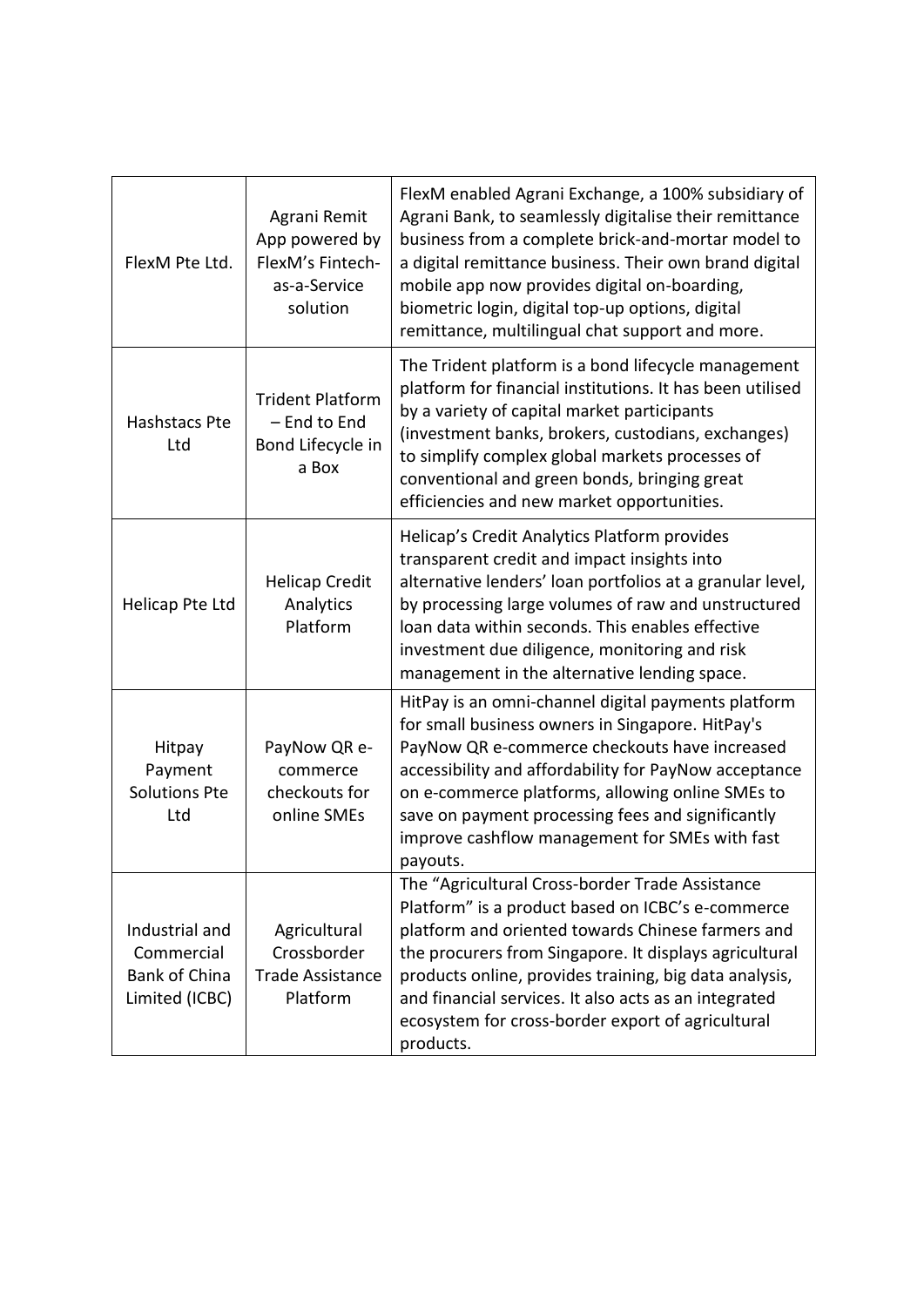| KASKO Ltd.                                              | KASKO provides InsurTech as a service, enabling<br>insurers to set up digital insurance schemes and<br>distribute them through any and all channels in as<br><b>KASKO</b><br>little as 4-8 weeks for typically €30,000-€60,000.<br>KASKO is used by more than 30 insurers on more<br>than 100 products in 8 countries with more than<br>260k policies bound over the platform.                                                                                     |                                                                                                                                                                                                                                                                                                                                                                                                                                                                                      |
|---------------------------------------------------------|--------------------------------------------------------------------------------------------------------------------------------------------------------------------------------------------------------------------------------------------------------------------------------------------------------------------------------------------------------------------------------------------------------------------------------------------------------------------|--------------------------------------------------------------------------------------------------------------------------------------------------------------------------------------------------------------------------------------------------------------------------------------------------------------------------------------------------------------------------------------------------------------------------------------------------------------------------------------|
| KoinWorks,<br>Lunaria Annua<br>Holding Pte Ltd          | KoinWorks offers multiple financial products for<br>KoinWorks<br>personal and business, where users can manage both<br><b>Super Financial</b><br>assets and liabilities under one single platform,<br>bringing accessible and affordable financial services<br>App<br>to everyone.                                                                                                                                                                                 |                                                                                                                                                                                                                                                                                                                                                                                                                                                                                      |
| MerchantSuite,<br>Premier<br>Technologies<br>Pty Ltd    | A combination of solutions designed to "pandemic-<br>proof" businesses by equipping them to do the<br>following:<br>The COVID-19<br>1. Observe social distancing by using zero-contact<br><b>Business</b><br>payments, online stores and digital forms.<br>Continuity<br>2. Support struggling customers by offering<br>Package<br>customisable hardship plans.<br>3. Generate demand and revenue by sending<br>customers timely notifications with payment links. |                                                                                                                                                                                                                                                                                                                                                                                                                                                                                      |
| Natixis Green<br><b>Natixis</b><br>Weighting<br>Factor  |                                                                                                                                                                                                                                                                                                                                                                                                                                                                    | Natixis Green Weighting Factor is a ground-breaking<br>solution embedded in the bank's IT system, designed<br>to incentivise the financing of environmentally<br>friendly loans at all levels within the bank. It does so<br>by systematically linking analytical capital allocation<br>to the degree of climate and environmental<br>performance.                                                                                                                                   |
| <b>Nextbank Cloud</b><br>NXTBK, Inc.<br>'Bank-in-a-box' |                                                                                                                                                                                                                                                                                                                                                                                                                                                                    | Nextbank's fully digital, cloud-based, AI-driven 'Bank-<br>in-a-box' solution includes: Cloud Core Banking, Web<br>& Mobile Internet Banking, Mobile Branchless &<br>Agency Banking and AI-powered Credit Scoring. Over<br>the last 2.5 years, Nextbank's solution has helped<br>banks in Southeast Asian develop into modern<br>financial institutions that started offering digital<br>money services and, through automation,<br>significantly decreased the unbanked population. |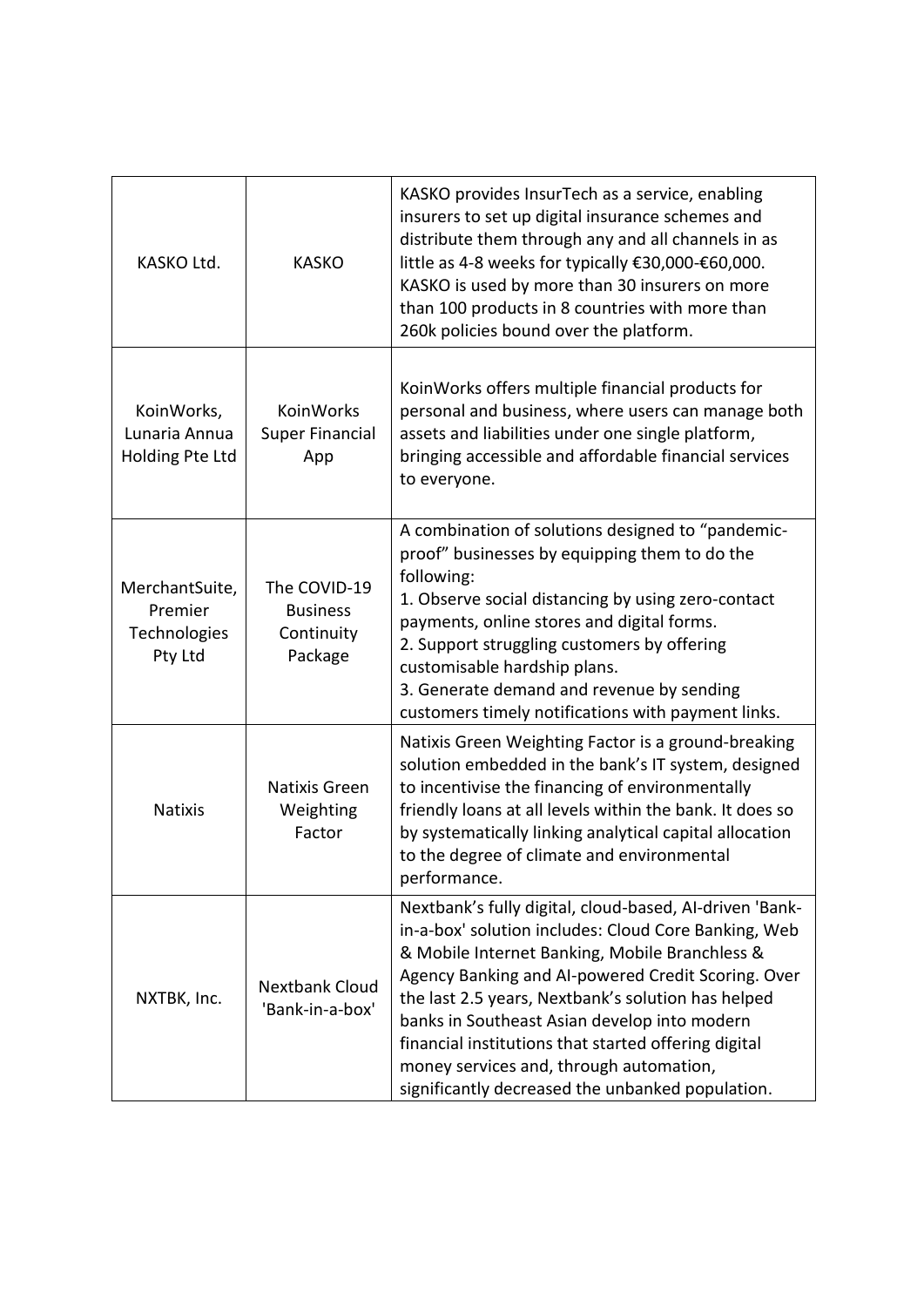| Nium Pte Ltd                                                    | Remittance as a<br>Service the<br>Shopify for<br>Fintechs | Nium's RaaS platform makes it more accessible for<br>financial institutions and large enterprises to become<br>providers of payment services on their own digital<br>platforms. With a one-time integration that includes<br>regulatory licenses and tech assets, the platform<br>enables businesses to customise their front-end and<br>go live in a just a few weeks.                                                                                                                                                                                                                          |
|-----------------------------------------------------------------|-----------------------------------------------------------|--------------------------------------------------------------------------------------------------------------------------------------------------------------------------------------------------------------------------------------------------------------------------------------------------------------------------------------------------------------------------------------------------------------------------------------------------------------------------------------------------------------------------------------------------------------------------------------------------|
| <b>NTUC Income</b><br>Insurance Co-<br>operative<br>Limited     | Milesurance UBI<br>(Usage based<br>insurance)             | Anchoring with Carro's subscription service as the<br>first Milesurance customer, Income launched<br>Singapore's first truly usage-based motor insurance.<br>It leverages telematics technology and data analytics<br>to lower the costs of driving in Singapore through its<br>pay-as-you-drive model, meaning the less you drive,<br>the less you'll pay. 4G-equipped vehicular telematics<br>tracks a driver's behaviour and usage in order to<br>charge the real value of insurance incurred. A motor<br>insurance that charges based on exact distance<br>travelled, down to the kilometre. |
| Oversea-<br>Chinese<br><b>Banking</b><br>Corporation<br>Limited | HealthPass by<br><b>OCBC</b>                              | HealthPass by OCBC helps consumers with<br>accessibility and affordability of healthcare services.<br>HealthPass helps ensure users do not put off doctor<br>visits, with a large panel of doctors available via<br>teleconsultation and in-clinic consultations.<br>Complemented with a suite of wellness offerings so<br>that users can actively take charge of their health.                                                                                                                                                                                                                  |
| Oromico Pte<br>Ltd                                              | Orovault<br><b>Business</b>                               | Orovault is an easy-to-use and versatile Intelligent<br>Process Automation (IPA) platform that helps<br>businesses drive operational efficiencies by taking the<br>robot out of the human. Orovault uses artificial<br>intelligence to automate the onerous yet non-value-<br>added processes, from data management to<br>document management.                                                                                                                                                                                                                                                   |
| S&P Global Inc.                                                 | <b>S&amp;P Global ESG</b><br>Solutions                    | The Corporate Sustainability Assessment (CSA)<br>combines S&P's proprietary methodology and unique<br>expertise to power the S&P Global ESG Scores and<br>Corporate Benchmarking activities which helps<br>stakeholders make informed investment decisions in<br>light of COVID-19 and climate change.                                                                                                                                                                                                                                                                                           |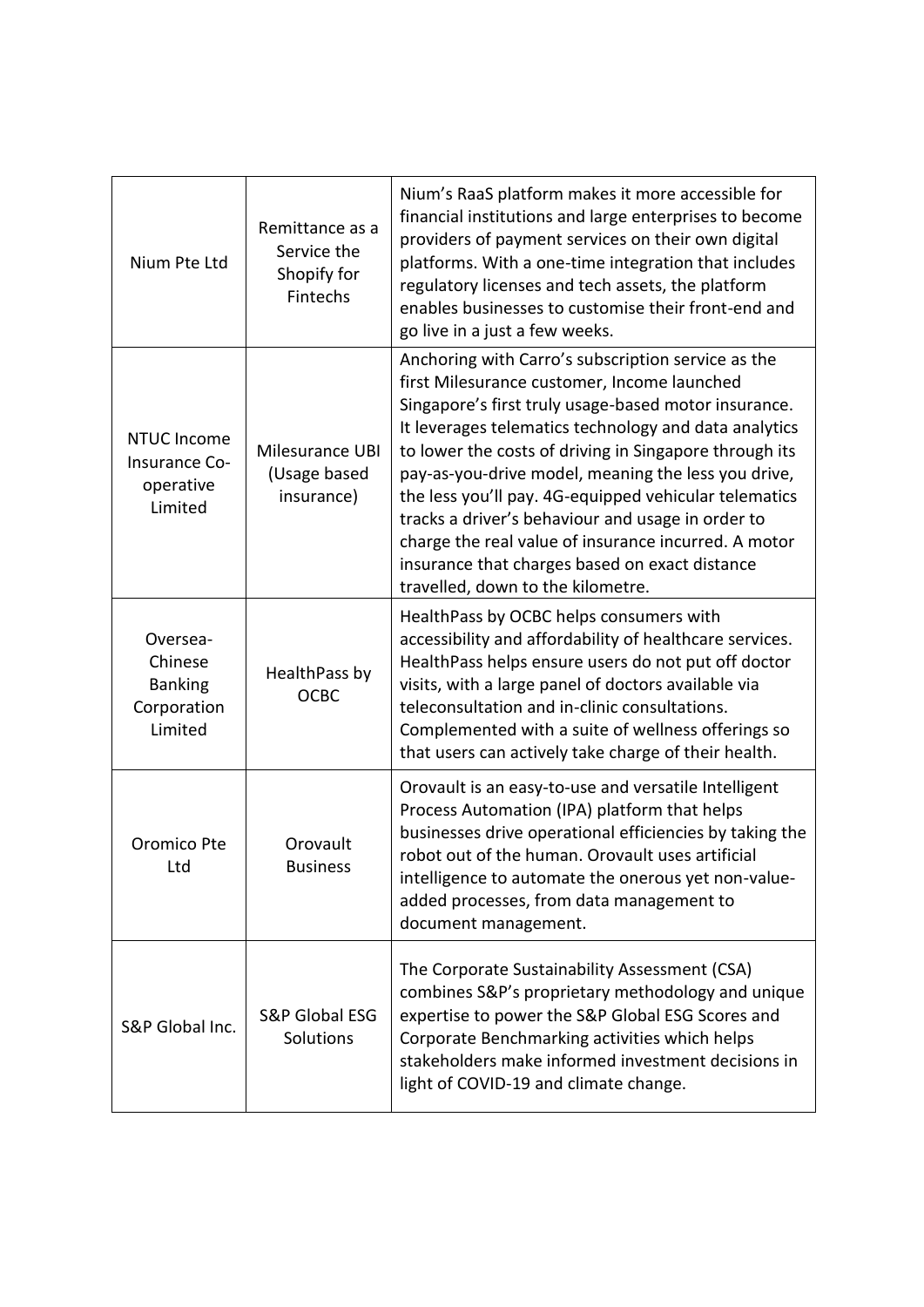| <b>Stellaps</b><br>Technologies<br><b>Private Limited</b>                                               | mooPay                                                                                                                        | Stellapps' mooPay fintech platform brings financial<br>products including loan and insurance to smallholder<br>dairy farmers of India and optimises the cost of doing<br>operations in rural India for financial service<br>providers. Loans worth INR 10 million and direct<br>farmer payments of INR 100 million have been<br>disbursed through mooPay solutions.                          |  |
|---------------------------------------------------------------------------------------------------------|-------------------------------------------------------------------------------------------------------------------------------|----------------------------------------------------------------------------------------------------------------------------------------------------------------------------------------------------------------------------------------------------------------------------------------------------------------------------------------------------------------------------------------------|--|
| <b>Swiss</b><br>Reinsurance<br>Company Ltd.<br>Beijing Branch                                           | <b>SRAIRMP (Swiss</b><br>Re Agriculture<br><b>Insurance Risk</b><br>Management<br>Platform)                                   | SRAIRMP is the agriculture insurance risk<br>management platform that enables smart and<br>automatic insurance product design and agricultural<br>risk monitoring by leveraging machine learning<br>technics and multi-sources weather, remote sensing<br>and crop data. It provides one stop risk management<br>platform for insurance company, farmer, and<br>government.                  |  |
| The Bank of<br>New York<br>Mellon<br>Corporation                                                        | Changing the<br>Way<br>Institutional<br>Investors<br>Manage,<br>Monitor &<br>Analyse ESG<br>Factors across<br>their Portfolio | To manage, monitor and analyse exposure to ESG<br>and important sustainability metrics at the total fund<br>level. This is an extension of BNY Mellon's Global Risk<br>Solutions Exposure and Structural analysis product<br>and provides easy access to simplified, but<br>comprehensive information about how a portfolio is<br>scoring against key ESG and key sustainability<br>metrics. |  |
| The Global<br>Mangrove<br>Trust Pte Ltd                                                                 | Global<br>Reforestation<br>Objective<br>Virement<br>Ecosystem<br>(GROVE)                                                      | GROVE is a technology solution that helps small-scale<br>mangrove restoration projects access peer-to-peer<br>financing. Using blockchain smart contracts, satellite<br>remote imaging, machine learning, and mobile<br>solutions, GROVE creates a public registry, financial<br>transparency, low-cost carbon estimation, and<br>impact reporting for donors and investors.                 |  |
| The Hongkong<br>and Shanghai<br><b>Banking</b><br>Corporation<br>Limited,<br>Singapore<br><b>Branch</b> | Sustainable<br>Liquidity<br>Solutions - Cash<br><b>Flow Forecasting</b><br>and Green<br>Deposits                              | HSBC's Liquidity Management Portal is a digital<br>platform that provides clients with enhanced visibility<br>and control of cash and liquidity structures,<br>combined with analytical charts and graphs to help<br>them better manage and deploy liquidity, spot cash<br>trends and assess risks.                                                                                          |  |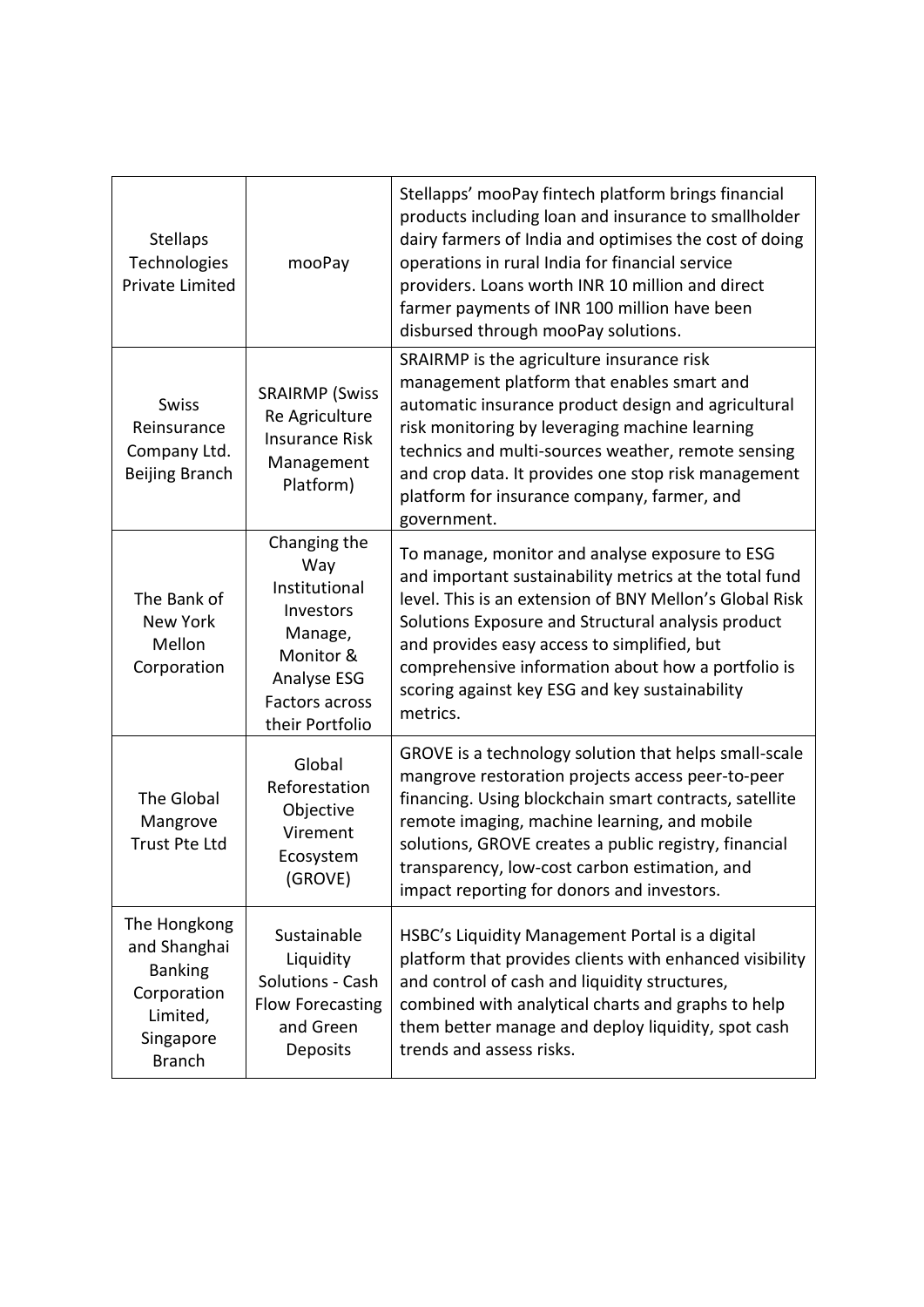| <b>Triterras</b><br>Fintech Pte Ltd                                               | <b>Kratos</b>                                                                                                                                                                                                                                                                                                                                                                                                                                    | Kratos is a commodity trading and trade finance<br>platform that connects and enables commodity<br>traders to trade and source capital from lenders<br>directly online. It provides solutions for all<br>dependencies - importers, exporters, traders,<br>lenders, insurers and shippers – through its modules. |
|-----------------------------------------------------------------------------------|--------------------------------------------------------------------------------------------------------------------------------------------------------------------------------------------------------------------------------------------------------------------------------------------------------------------------------------------------------------------------------------------------------------------------------------------------|-----------------------------------------------------------------------------------------------------------------------------------------------------------------------------------------------------------------------------------------------------------------------------------------------------------------|
| Uncharted<br>Partners<br>Global Ltd                                               | Uncharted Cloud is a Software as a Service (SaaS)<br><b>Uncharted Cloud</b><br>insurance platform powering innovative underwriting<br>and distribution.                                                                                                                                                                                                                                                                                          |                                                                                                                                                                                                                                                                                                                 |
| Validus Capital<br>Pte Ltd                                                        | <b>Validus Credit</b><br>and Customer<br>Monitoring<br>System (CCAAT)                                                                                                                                                                                                                                                                                                                                                                            | Validus' CCAAT is a proprietary credit and customer<br>monitoring tool developed to proactively identify<br>SMEs' need for financing, and those who require<br>review or attention to enable Credit teams to take<br>action.                                                                                    |
| vCargo Cloud<br>Pte Ltd                                                           | TFAP is a unified multi-bank portal that provides<br>traders with a simplified solution to submit all their<br>trade finance applications digitally 24/7 and to track<br><b>Trade Finance</b><br>them in real-time. By leveraging the secure data<br>Application<br>Platform (TFAP)<br>repository on the Networked Trade Platform, the<br>portal intelligently auto-populates form fields,<br>reducing errors from manual entries and paperwork. |                                                                                                                                                                                                                                                                                                                 |
| <b>ZA Tech Global</b><br><b>SNACK by NTUC</b><br>(Singapore) Pte<br>Income<br>Ltd |                                                                                                                                                                                                                                                                                                                                                                                                                                                  | ZA Tech has partnered with NTUC Income to launch<br>the first innovative insurance proposition using its<br>robust technology to redefine insurance landscape in<br>Singapore by making it the most affordable,<br>accessible and seamless product.                                                             |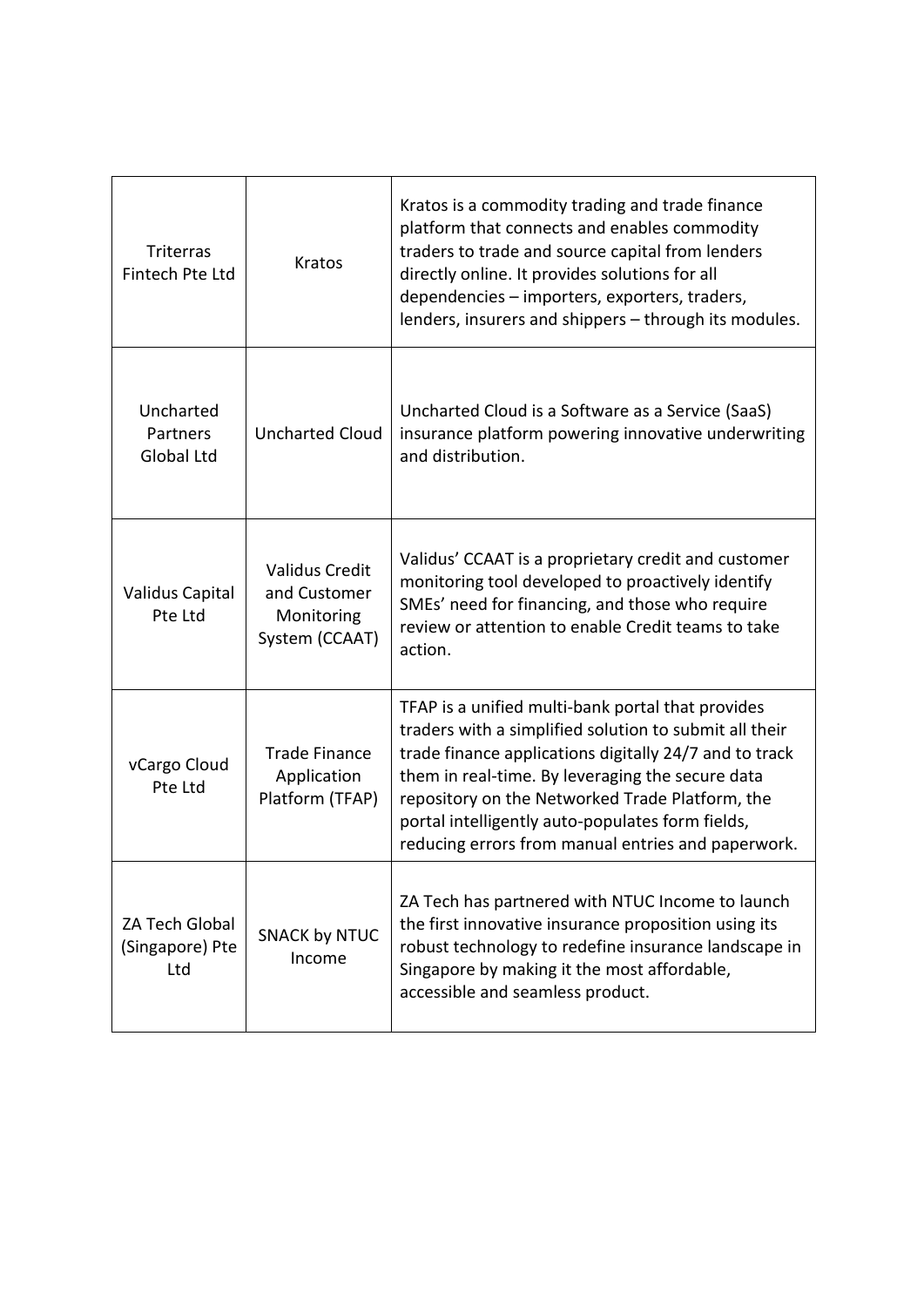# **Judging Panel for the Selection of 40 FinTech Awards Finalists**

| <b>Full Name</b>       | <b>Title</b>                                                                                   | <b>Organisation</b>              |
|------------------------|------------------------------------------------------------------------------------------------|----------------------------------|
| Kevin Lim              | Managing Partner of 1823 Ventures, SVP,<br>Group Strategy of UOB                               | 1823 Ventures and<br><b>UOB</b>  |
| <b>Euan Stirling</b>   | Head of Stewardship and ESG Investment                                                         | Aberdeen Standard<br>Investments |
| <b>Guilhem Vincens</b> | Head of Change and Innovation APAC                                                             | <b>ABN AMRO</b>                  |
| Prashant Agarwal       | Head, Digital Marketing                                                                        | AIA                              |
| Tomasz Kurczyk         | <b>Digital Transformation Director</b>                                                         | <b>AXA</b>                       |
| Jo Van de Velde        | MD, Head of Group Strategy and Product<br>Expansion                                            | Euroclear                        |
| Varun Mittal           | Associate Partner, ASEAN Account Coverage<br>Leader, Global Emerging Markets FinTech<br>Leader | EY                               |
| Vinnie Lauria          | <b>Managing Partner</b>                                                                        | Golden Gate<br>Ventures          |
| Lee WeiSheng           | <b>Industry Head, Financial Services</b>                                                       | Google                           |
| Abhijit Gupta          | <b>Managing Director</b>                                                                       | JP Morgan                        |
| <b>Tobias Puehse</b>   | Vice President, Innovation                                                                     | Mastercard                       |
| Jerry Tso              | Head of Singapore Development Center and<br>Director of Software Development                   | Paypal Innovation<br>Lab         |
| <b>Andrew Taggart</b>  | Partner, Financial Services Leader, SEA<br>Consulting                                          | PwC                              |
| <b>Stuart Brown</b>    | Managing Director, Head of Cross-<br>Propositions                                              | <b>REFINITIV</b>                 |
| Masja<br>Zandbergen    | Global Head of ESG Integration                                                                 | Robeco                           |
| <b>Hannah Simons</b>   | <b>Head of Sustainability Strategy</b>                                                         | Schroders                        |
| Tong Hsien Hui         | Head of Venture Investing                                                                      | SGInnovate                       |
| Yannick Even           | Head of Digital & Smart Analytics APAC                                                         | Swiss Re                         |
| <b>Desmond Kuek</b>    | APAC Lead for Sustainable Finance and<br>Divisional Vice-Chairman, Wealth<br>Management        | <b>UBS</b>                       |
| Tasneen Padiath        | Head of Digital Accounts & FinTech                                                             | Visa                             |